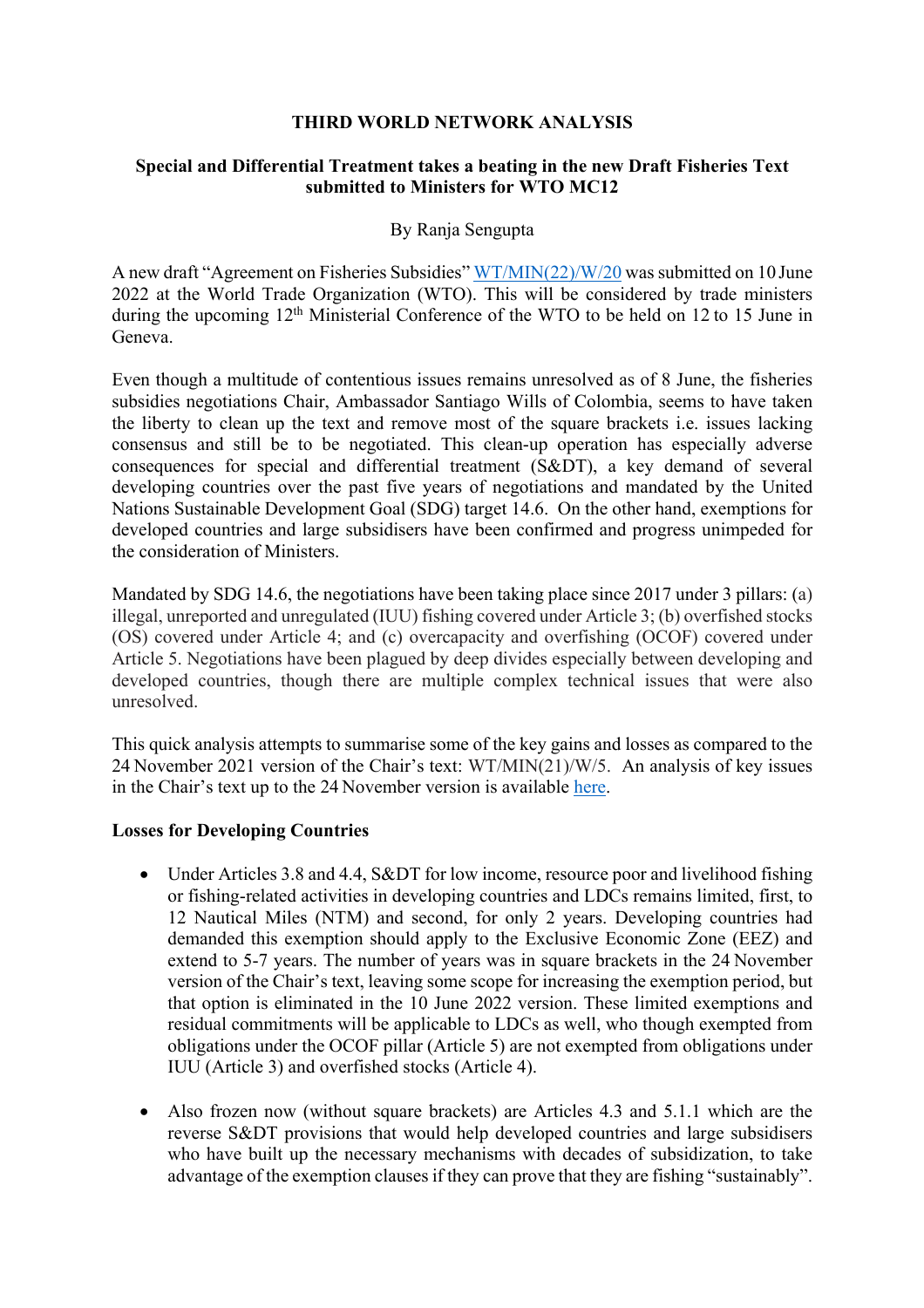This again ignores several proposals from India and other developing countries to make it criteria-based and to narrow its scope rather than provide a blanket exemption to large subsidisers to continue their subsidies. This runs counter to the principle of Common but Differentiated Responsibility (CBDR) which should have placed proportionately higher obligations on those that have historically responsible for the condition of marine resources today through overfishing on an industrial scale.

- Article 5.5(a), previously Article 5.4(a) in the 24 November version, was proposed by India to exempt developing countries from OCOF disciplines prescribed under Article 5.1 within the EEZ for a period of 25 years. In the last two iterations, the number of years was in square brackets and was to be negotiated. The current text offers this exemption "for a maximum of 7 years after the entry into force of this Agreement" or "up to the year 2030". This is far from the 25 years that India, along with several other developing countries had thought to be a legitimate period. A maximum of 7-8 years is inadequate to develop the necessary infrastructure, monitoring and registration mechanisms in developing countries.
- There is an interesting change in footnote 14 (earlier footnote 12). In the 24 November 2021 version, developing countries which contribute more than, or equal to, 10% of annual global marine capture, were barred from having recourse to the S&DT provisions under Article 5.4 (now Article 5.5). China with a share of 15.13% was the only country impacted by this footnote. The current version puts this threshold limit of 10% in square brackets implying this can either go up or down. If it goes down, it can impact countries such as Indonesia which accounts for about 8.59% of annual global marine capture or even India which is at 4.53%. However, it is unlikely that this limit will go up enough to allow China to be able to use S&DT provisions under Article 5.5.
- India's proposal to discipline non-specific fuel subsidies which were square-bracketed under Article 1.2 in the November version, is now fully deleted. But interestingly, while there are no disciplines on non-specific fuel subsidy, its place under notification provisions under Article 8.2 seems to be confirmed. Article 8.2 says "notwithstanding Article 1, and to the extent possible, each Member shall notify the Committee in writing on an annual basis of its fuel subsidies granted or maintained by a Member to fishing and fishing related activities that are not specific within the meaning of Article 2 of the SCM Agreement". This seems to be simply a notification requirement that relates to the Agreement on Subsidies and Countervailing Measures and not to any disciplines under this Agreement. It is to be noted that the developed countries use such subsidies extensively and have been resisting the inclusion on non-specific fuel subsidies under the disciplines. For the Agreement to meet the mandate of SDG 14.6, these subsidies needed to be disciplined with special and differential treatment for developing countries and LDCs.

# **Mixed Gains for Developing Countries and LDCs**

What is interesting is that the limited gains for developing countries are also mixed, seeming to hold back with one hand while apparently granting concessions with the other.

• Rules related to subsidies for distant water fishing was earlier pushed under the main list of Article 5.1 subsidies by developed countries such as the European Union, and was therefore subject to the benefits offered by the sustainability-based exemption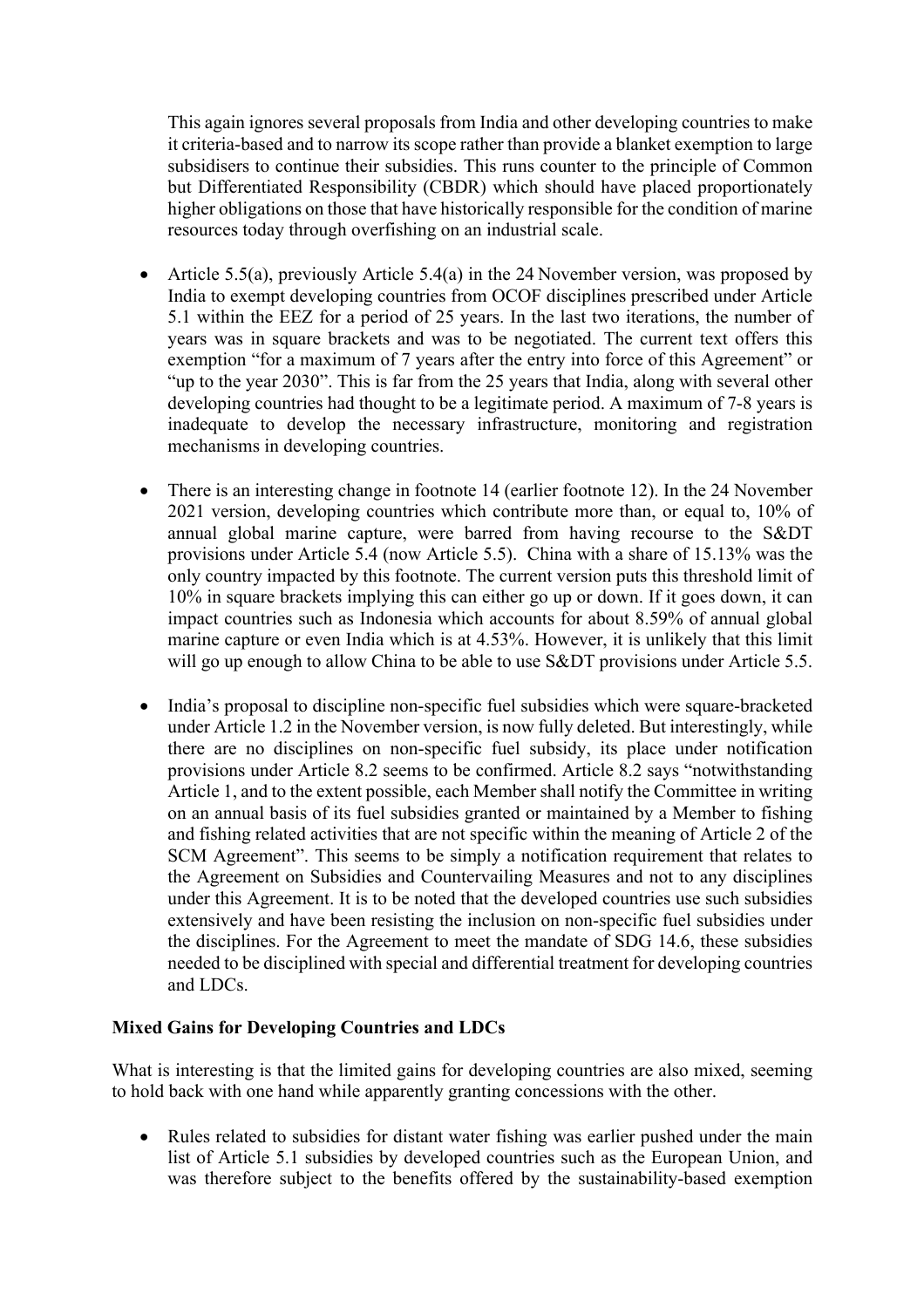under Article 5.1.1. But it seems that it is now out of the purview of Article 5.1 and moved back under a new Paragraph 5.2.(a) which means it will not enjoy the exemptions under Article 5.1.1.

This seems to be the only gain for many developing countries including India at the moment. But at the same time, this will only impact China as the EU, a major distant water fishing nation, will continue to get protection from the exemption of "government-to-governments payments under agreements and other arrangements with coastal Members" under Article 5.2(b).

India's proposal to include "subsidies arising from the further transfer, by a payer Member government, of access rights that it has acquired from another Member government to fisheries within the jurisdiction of such other Member" (RD/TN/RL/158, 6 June 2022) in this regard has been ignored. India's proposal to subject distant water fishing nations to a moratorium on giving any kind of subsidies for 25 years for fishing or fishing-related activities under the OS and OCOF pillars are also not included.

• Under Article 5.5.(b)(i), a *de minimis* exemption for those developing countries that contribute less than or equal to 0.8% of annual global marine capture production has now increased compared to 0.7% prescribed under the 24November version. According to the latest statistics released by the Negotiating Group on Rules on the  $11<sup>th</sup>$  of June 2022 (RD/TN/RL/151/Rev.1), 3 countries i.e. South Africa, Ecuador and Chinese Taipei are now the additional beneficiaries based on data for 2020. The demand from developing countries was to exempt at least those countries with a share of 1% or less.

There is some additional concession addressing concerns from several developing countries who hover near the threshold. Under Article 5.5.(b)(ii) "a Member remains exempted until its share exceeds the threshold in Article 5.5(b)(i) for three consecutive years". So if a country crosses the threshold for 3 years**,** it still gets the exemption. However, the text adds that "[a Member] shall be re-included in Article 5.5(b)(i) when its share of the global volume of marine capture production falls back below the threshold for three consecutive years". This means that such a Member will not be eligible to avail of the benefit of Article 5.5(b)(i) if their share falls back below  $0.8\%$ in the fourth year but they will have to wait another three years to be eligible for this exemption.

- Under Article 5.5(c), exemption for low income, resource poor and livelihood fishing or fishing-related activities now has an option for coverage up to 24 NTM, in addition to the earlier option only up to 12 NTM. If 24 NTM is finally agreed upon, it will cover archipelago waters but is still far from the developing countries' demand of extending to the EEZ or 200 NTM. In addition, the proposal by India, Sri Lanka and others to make this exemption applicable to "low income **or** resource-poor **or** livelihood fishing" (emphasis on alternatives added) based on Article 6.2 of the Agreement on Agriculture has also been ignored. The current formulation implies all three criteria have to be met in order to be eligible for S&DT under this provision.
- Under Article 6.2, an "*LDC Member may grant or maintain the subsidies referred to in Article 5.1 to fishing and fishing related activities within its EEZ and the area of competence of a relevant RFMO/A for a maximum of [X] years after the entry into force*